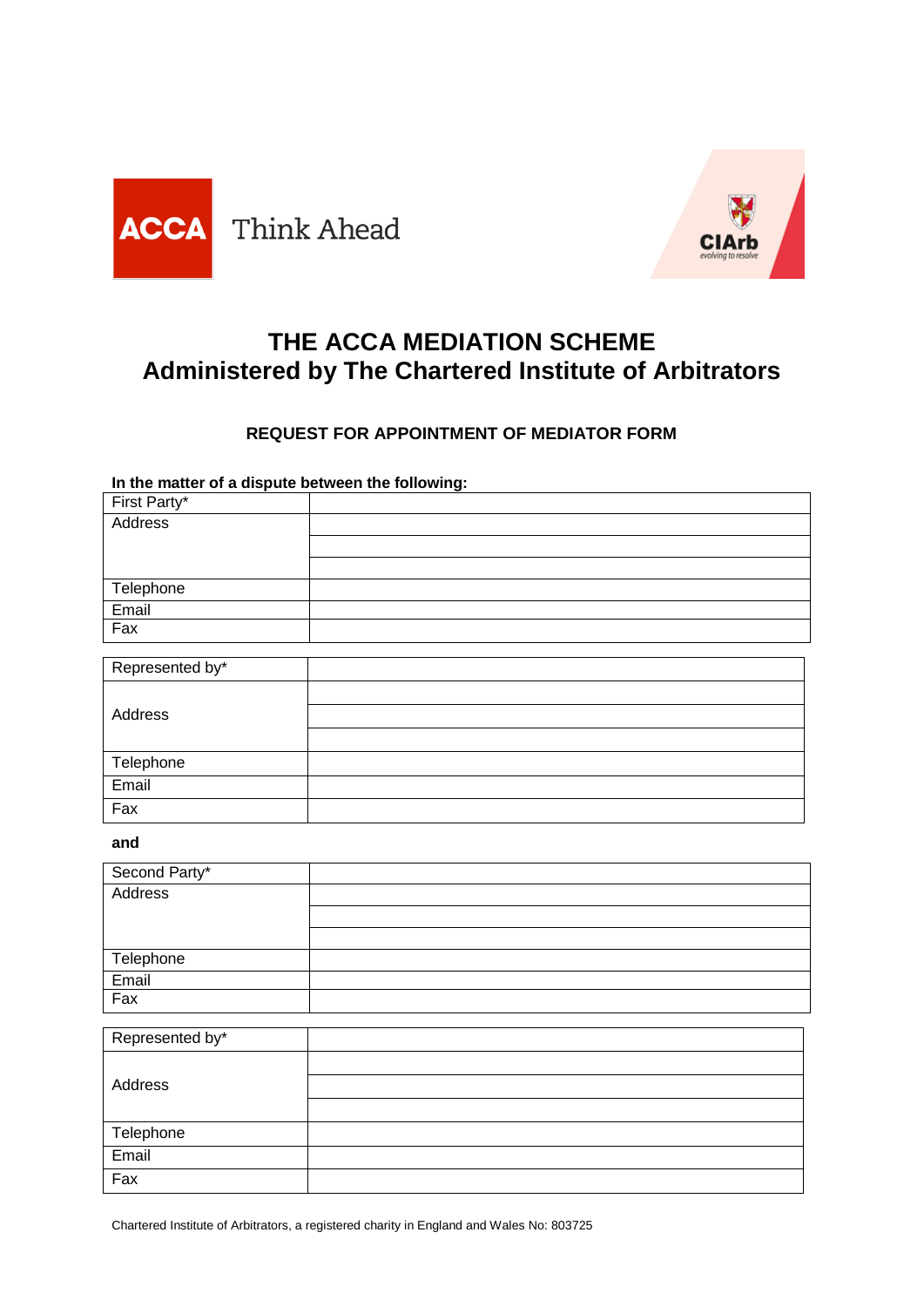\*Delete as applicable or add, if necessary, names of other parties or representatives

#### **Details of the dispute:**

| Amount in dispute<br>Preferred location for the meeting                           |                                                                                   |  |
|-----------------------------------------------------------------------------------|-----------------------------------------------------------------------------------|--|
|                                                                                   | Written Statement from Party One providing details regarding the issues concerned |  |
|                                                                                   |                                                                                   |  |
|                                                                                   |                                                                                   |  |
|                                                                                   |                                                                                   |  |
|                                                                                   |                                                                                   |  |
|                                                                                   |                                                                                   |  |
|                                                                                   |                                                                                   |  |
|                                                                                   |                                                                                   |  |
|                                                                                   |                                                                                   |  |
|                                                                                   |                                                                                   |  |
|                                                                                   |                                                                                   |  |
|                                                                                   |                                                                                   |  |
|                                                                                   |                                                                                   |  |
|                                                                                   |                                                                                   |  |
| Written Statement from Party Two providing details regarding the issues concerned |                                                                                   |  |
|                                                                                   |                                                                                   |  |

| dispute<br>ount in<br>Am.                                        |  |
|------------------------------------------------------------------|--|
| D<br>eterred<br><b>Incation</b><br>meetina<br>tor<br>the<br>Pro. |  |
|                                                                  |  |

#### **Preference for the Mediator's Background and Skills**

| <b>Party One:</b>                          | <b>Party Two:</b>                          |
|--------------------------------------------|--------------------------------------------|
| Knowledge/Profession                       | Knowledge/Profession                       |
| Professional specialist expertise (if any) | Professional specialist expertise (if any) |
| Experience required as mediator (if any)   | Experience required as mediator (if any)   |

#### **Your application is accepted on the basis that the information you provide is both accurate and complete. The liability of CIArb and the appointed mediator in relation to the appointment may be restricted if the information provided is inaccurate or incomplete.**

Please read and sign the following declaration.

The parties hereby apply to The Chartered Institute of Arbitrators for their dispute (particulars of which are attached), to be referred to mediation by a mediator appointed for that purpose by The Chartered Institute of Arbitrators.

It is agreed as a condition of such an appointment:

- 1. To pay the reasonable fees and expenses of the mediator, whether or not any agreement is reached during mediation;
- 2. To provide adequate security for such payment if the mediator so requests;
- 3. To make such payment within seven days of receipt of notice that such payment is due;